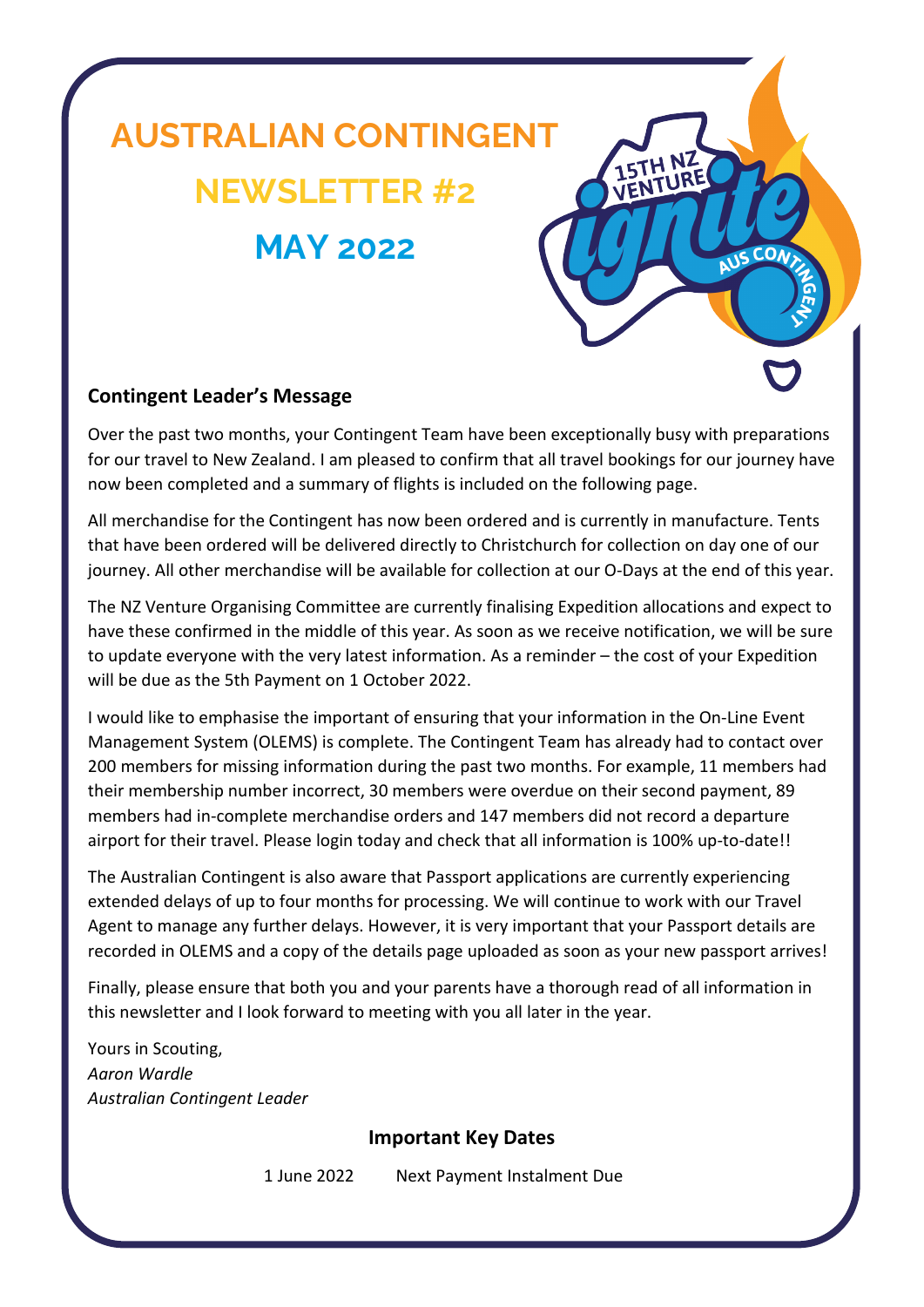## **Flight Schedule**

All flights have now been booked for the Australian Contingent!!

Individual itineraries will be uploaded to OLEMS later this year, however a summary of flights is included below for your reference.

| Departure/<br><b>Arrival</b><br><b>Airport</b> | <b>Arrival Day</b><br><b>Christchurch</b><br>(Full Contingent)<br>28 December 2022                |                             | <b>Departure Day</b><br><b>Christchurch</b><br>(Venture Lite/Help)<br>8 January 2023 |                             | <b>Departure Day</b><br>Queenstown<br>(Venture Plus/Lead)<br>12 January 2023 |  |
|------------------------------------------------|---------------------------------------------------------------------------------------------------|-----------------------------|--------------------------------------------------------------------------------------|-----------------------------|------------------------------------------------------------------------------|--|
| <b>Adelaide</b>                                | <b>VA421</b><br>Flight:<br>$1:35$ pm<br>Departs:<br>*27 Dec*<br><b>Sydney</b><br>Via:             | Flight:<br>Arrives:<br>Via: | QF691<br>6:05 pm<br><b>Melbourne</b>                                                 | Flight:<br>Arrives:<br>Via: | <b>VA241</b><br>7:00 pm<br><b>Sydney</b>                                     |  |
| <b>Perth</b>                                   | <b>VA556</b><br>Flight:<br>$10:15$ am<br>Departs:<br>*27 Dec*<br><b>Sydney</b><br>Via:            | Flight:<br>Arrives:<br>Via: | <b>VA555</b><br>$11:25$ am<br>$*9$ Jan $*$<br><b>Sydney</b>                          | Flight:<br>Arrives:<br>Via: | <b>VA569</b><br>$9:55$ pm<br><b>Sydney</b>                                   |  |
| <b>Hobart</b>                                  | <b>VA1535</b><br>Flight:<br>3:20 pm<br>Departs:<br>*27 Dec*<br><b>Sydney</b><br>Via:              | Flight:<br>Arrives:<br>Via: | <b>QF1557</b><br>7:00 pm<br><b>Melbourne</b>                                         | Flight:<br>Arrives:<br>Via: | <b>VA1334</b><br>10:05 pm<br><b>Melbourne</b>                                |  |
| <b>Canberra</b>                                | <b>VA655</b><br>Flight:<br>3:35 pm<br>Departs:<br>*27 Dec*<br><b>Sydney</b><br>Via:               | Flight:<br>Arrives:<br>Via: | <b>QF1528</b><br>7:30 pm<br><b>Melbourne</b>                                         | Flight:<br>Arrives:<br>Via: | <b>VA1226</b><br>10:40 pm<br><b>Brisbane</b>                                 |  |
| <b>Melbourne</b>                               | QF133<br>Flight A:<br>$7:40$ am<br>Departs:<br><b>NZ212</b><br>Flight B:<br>$9:05$ am<br>Departs: | Flight:<br>Arrives:         | <b>QF132</b><br>$3:40$ pm                                                            | Flight:<br>Arrives:         | <b>VA146</b><br>$4:50$ pm                                                    |  |
| <b>Brisbane</b>                                | <b>NZ200</b><br>Flight:<br>$8:00$ am<br>Departs:                                                  | Flight:<br>Arrives:<br>Via: | <b>NZ147</b><br>$4:55$ pm<br><b>Auckland</b>                                         | Flight:<br>Arrives:         | <b>VA118</b><br>5:40 pm                                                      |  |
| <b>Sydney</b>                                  | <b>EK412</b><br>Flight:<br>$8:45$ am<br>Departs:                                                  | Flight:<br>Arrives:         | <b>EK413</b><br>$8:05$ pm                                                            | Flight:<br>Arrives:         | <b>VA162</b><br>5:00 pm                                                      |  |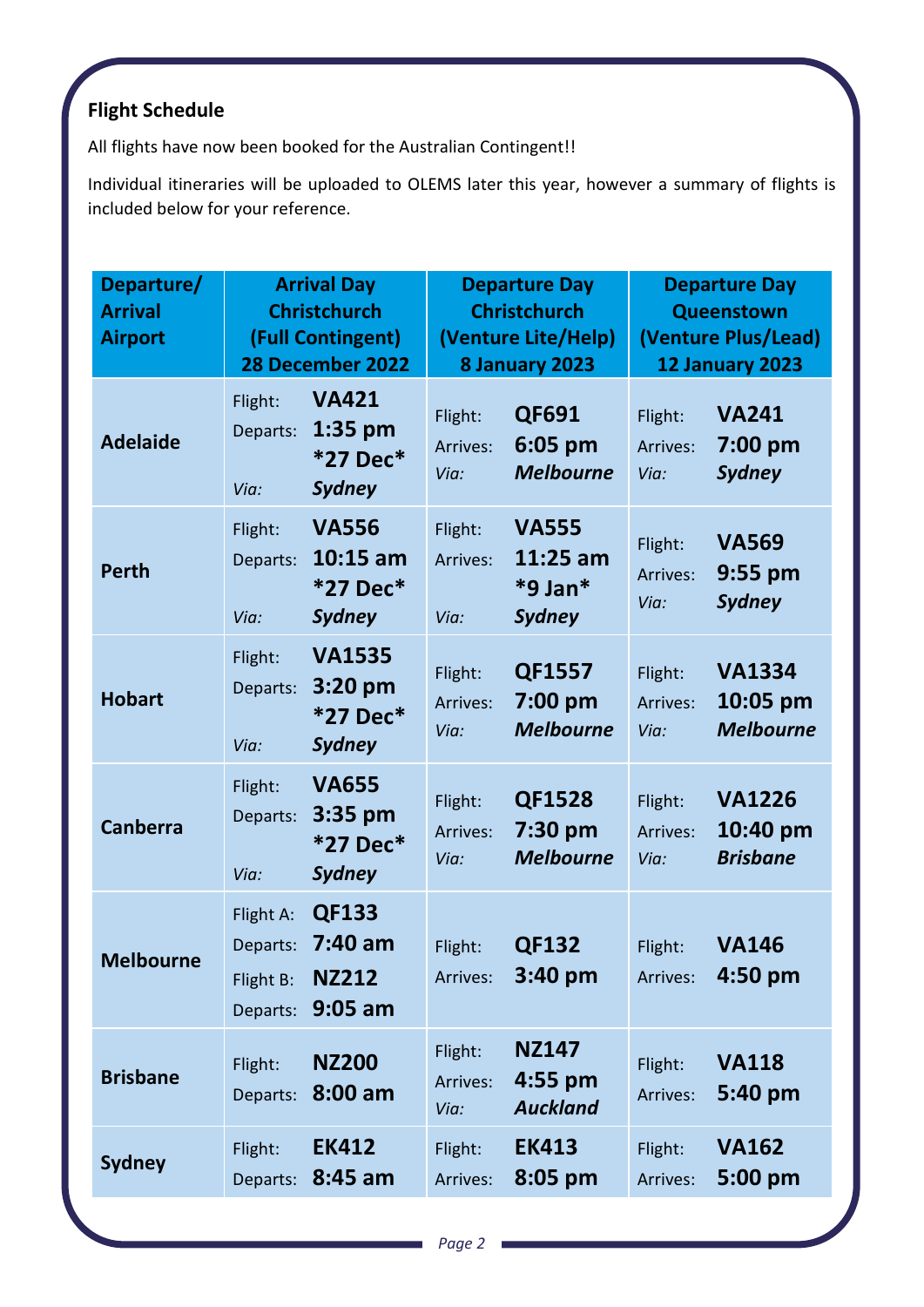#### **Introducing the Health and Welfare Team**



#### **Christopher Logan and Christine Almaraz**

Chris and Christine are both leaders from Victoria and have joined the Contingent Team in supporting the health and welfare needs of the Contingent.

Christine is a Cub Scout Leader but when she is not Scouting, she works as a Learning Support Officer and has more than ten years' experience assisting the health & wellbeing of youth. No matter where she is, you'll always see her with a camera in hand snapping away!

Having retired from teaching – it was a long 4 years! – Chris is back being a student. In addition to being a social loafer, he enjoys drinking coffee and avoiding study. Chris is heavily involved in Camberwell Showtime – musical theatre – and likes playing DnD.

#### **Health and Welfare Team Update**

As a Team, we have started a process of calling all participants with a medical need, disability, health note, dietary requirement and alike to ensure we have the plans in place for you to have a fantastic time in NZ. These calls are based on the application data, so if by the 1st of July you do not get a call but think you should have, please let us know.

We ask that you're honest in these calls! Nothing you say will prevent you from achieving your goals at this event, but this information will help us ensure you get the support you need. Like all information shared with Scouts, it will be handled with care, privacy, and respect.

We might ask in the call for a "support plan" and do not stress if you don't have one as we can help you create one for this event. You also might be asked to see your medical professional for documents like an ASCIA Anaphylaxis Action Plan which is why we are starting this process now.

The goal of this process is to be supportive, to ensure all participants (youth and adult) have an amazing time in NZ.

Cheers, Wombat Lyons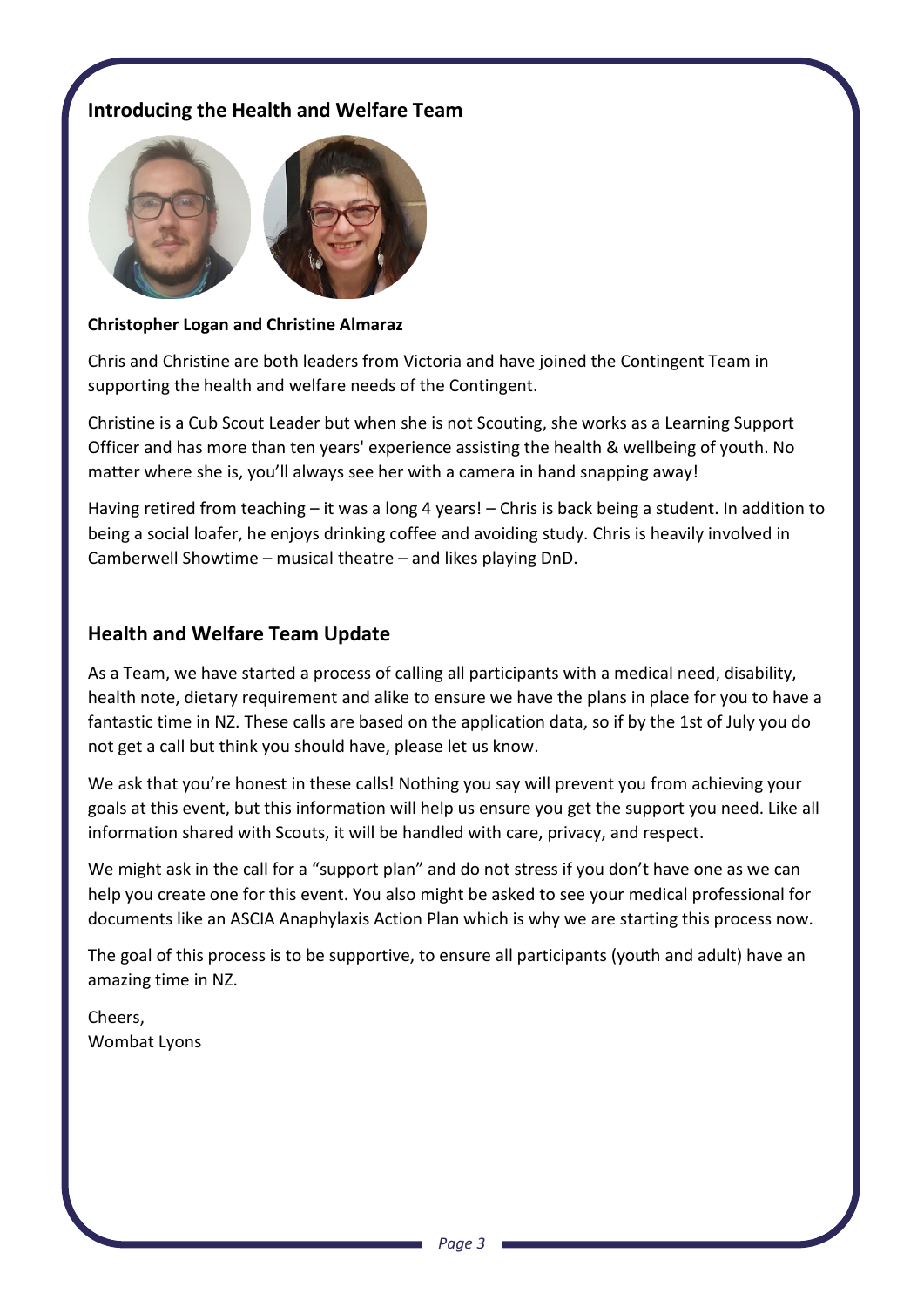#### **Adult Applications**

As reported in our first newsletter, Scouts Australia received an overwhelming response to our advertising and recorded a surplus of adult applications for this event.

The Contingent Management Team have worked diligently over the past couple of months to review all applications and identify those members that fit within the quota for this event. All members in excess of our quota have already been notified of the selection outcome.

We do however have some important tasks that we need all remaining adults to complete with respect to transport and role preferences as highlighted below.

Thank you again for your application to attend this event and we look forward to having you join us in New Zealand at the end of this year.

#### **Adult Transport**

During Phase One of the Venture (Expeditions), the NZ Venture Organising Committee have notified Australia of their intention to use Adult Leaders to assist in the transportation of Units to some Expedition locations. Typically, this will involve having a small number of adult leaders driving a 12-seater van between Christchurch and the Expedition venue, and again between the Expedition venue and the Venture site in Mayfield.

The On-Line Event Management System (OLEMS) has now been updated with a new page titled – **NZ Info Request**. This page asks if you are comfortable driving a van with youth during the event, and subsequently to confirm your type of Driver's Licence (for example Car, Light Rigid, etc).

#### **Adult Role Preferences**

To maximise the number of adult applications that could be accepted for this event, the Australian Contingent has negotiated a very limited number of staff (IST) roles at the event.

Staff roles at the event include activity leaders, catering, logistics and transport staff.

To recognise these new opportunities, the On-Line Event Management System (OLEMS) has now been updated with an additional **Job Preferences** page to allow all adults to have additional choice in whether they complete a Line Leader role or a Staff (IST) role.

The Australian Contingent invites all adult applications to please return to their online application and complete the additional page.

Thank you again for your cooperation and we look forward to your participation in this event.

#### **OLEMS Website Link**

<https://registrations.international.scouts.com.au/login.asp>